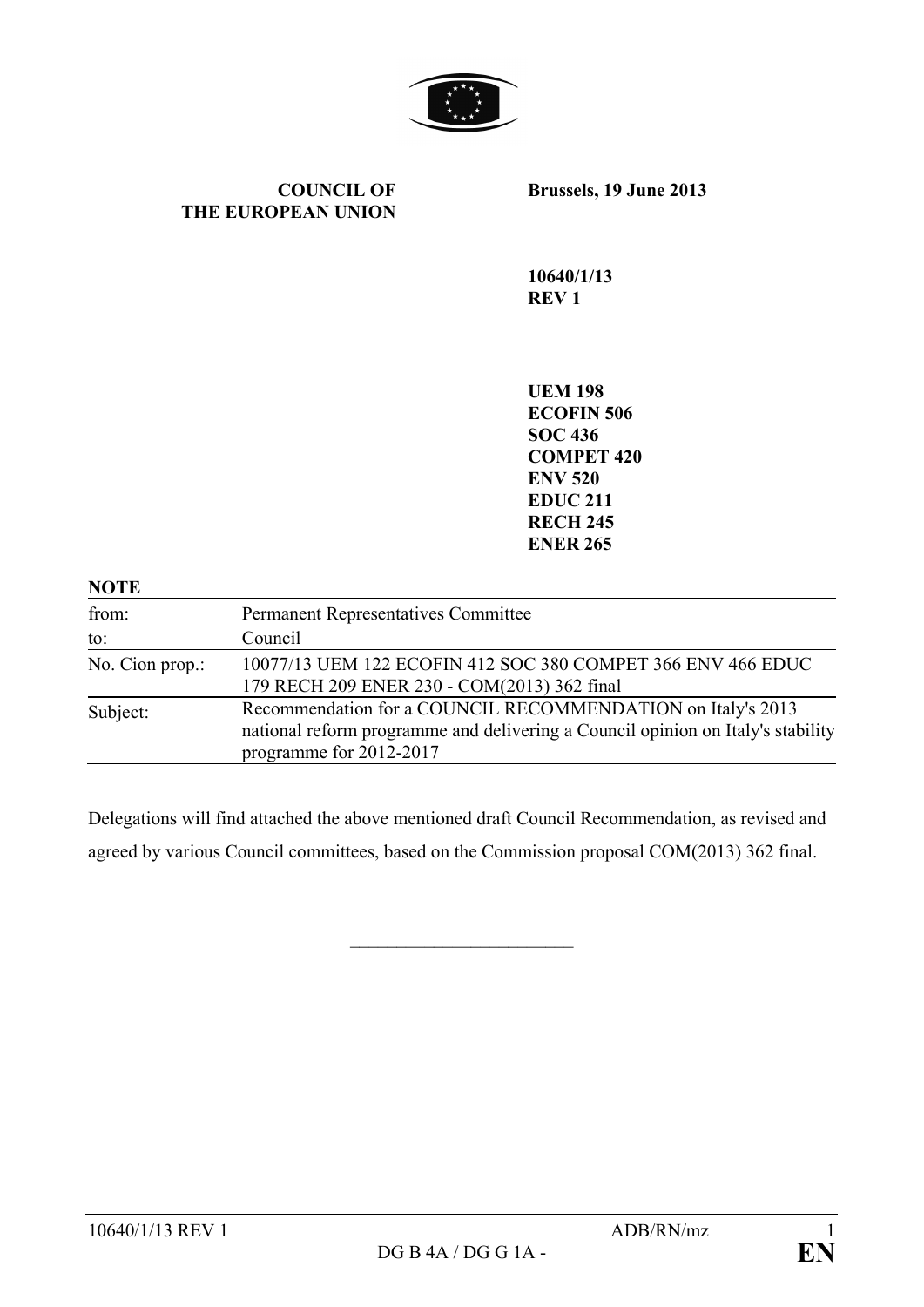# **ANNEX**

Recommendation for a

## **COUNCIL RECOMMENDATION**

### **on Italy 2013 national reform programme**

### **and delivering a Council opinion on Italy's 2013 stability programme for 2012-2017**

THE COUNCIL OF THE EUROPEAN UNION,

Having regard to the Treaty on the Functioning of the European Union, and in particular Articles 121(2) and 148(4) thereof,

Having regard to Council Regulation (EC) No 1466/97 of 7 July 1997 on the strengthening of the surveillance of budgetary positions and the surveillance and coordination of economic policies<sup>[1](#page-1-0)</sup>, and in particular Article 5(2) thereof,

Having regard to Regulation (EU) No 1176/2011 of the European Parliament and of the Council of 16 November [2](#page-1-1)011 on the prevention and correction of macroeconomic imbalances<sup>2</sup> and in particular Article 6(1) thereof,

Having regard to the recommendation of the European Commission<sup>[3](#page-1-2)</sup>,

Having regard to the resolutions of the European Parliament<sup>[4](#page-1-3)</sup>,

Having regard to the conclusions of the European Council,

Having regard to the opinion of the Employment Committee,

Having regard to the opinion of the Economic and Financial Committee,

Having regard to the opinion of the Social Protection Committee,

After consulting the Economic Policy Committee,

<span id="page-1-0"></span><sup>&</sup>lt;sup>1</sup> OJ L 209, 2.8.1997, p. 1.<br><sup>2</sup> OJ L 206, 22, 11, 2011, p.

<span id="page-1-1"></span><sup>&</sup>lt;sup>2</sup> OJ L 306, 23.11.2011, p. 25.

<span id="page-1-2"></span> $\frac{3}{4}$  COM(2013) 362 final.

<span id="page-1-3"></span>P7\_TA(2013)0052 and P7\_TA(2013)0053.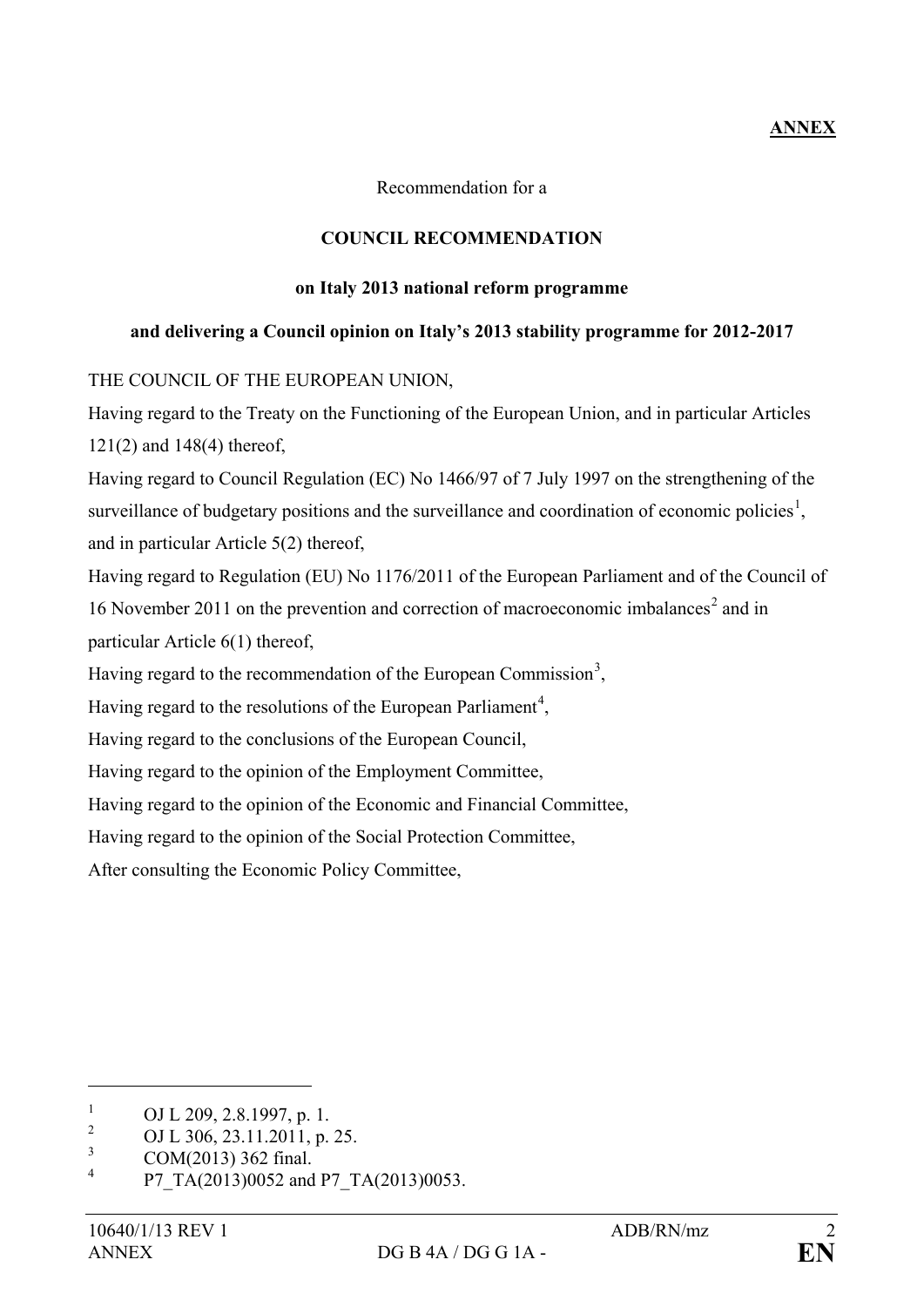# Whereas:

- (1) On 26 March 2010, the European Council agreed to the Commission's proposal to launch a new strategy for growth and jobs, Europe 2020, based on enhanced coordination of economic policies, which will focus on the key areas where action is needed to boost Europe's potential for sustainable growth and competitiveness.
- (2) On 13 July 2010, on the basis of the Commission's proposals, the Council adopted a recommendation on the broad guidelines for the economic policies of the Member States and the Union (2010 to 2014) and, on 21 October 2010, adopted a decision on guidelines for the employment policies of the Member States<sup>[5](#page-2-0)</sup>, which together form the 'integrated guidelines'. Member States were invited to take the integrated guidelines into account in their national economic and employment policies.
- (3) On 29 June 2012, the Heads of State or Government decided on a Compact for Growth and Jobs, providing a coherent framework for action at national, EU and euro area levels using all possible levers, instruments and policies. They decided on action to be taken at the level of the Member States, in particular expressing full commitment to achieving the objectives of the Europe 2020 Strategy and to implementing the country-specific recommendations.
- (4) On 10 July 2012, the Council adopted a recommendation on Italy's national reform programme for 2012 and delivered its opinion on Italy's updated stability programme for 2011-2015.

<span id="page-2-0"></span><sup>5</sup> Council Decision2013/208/EU of 22 April 2013.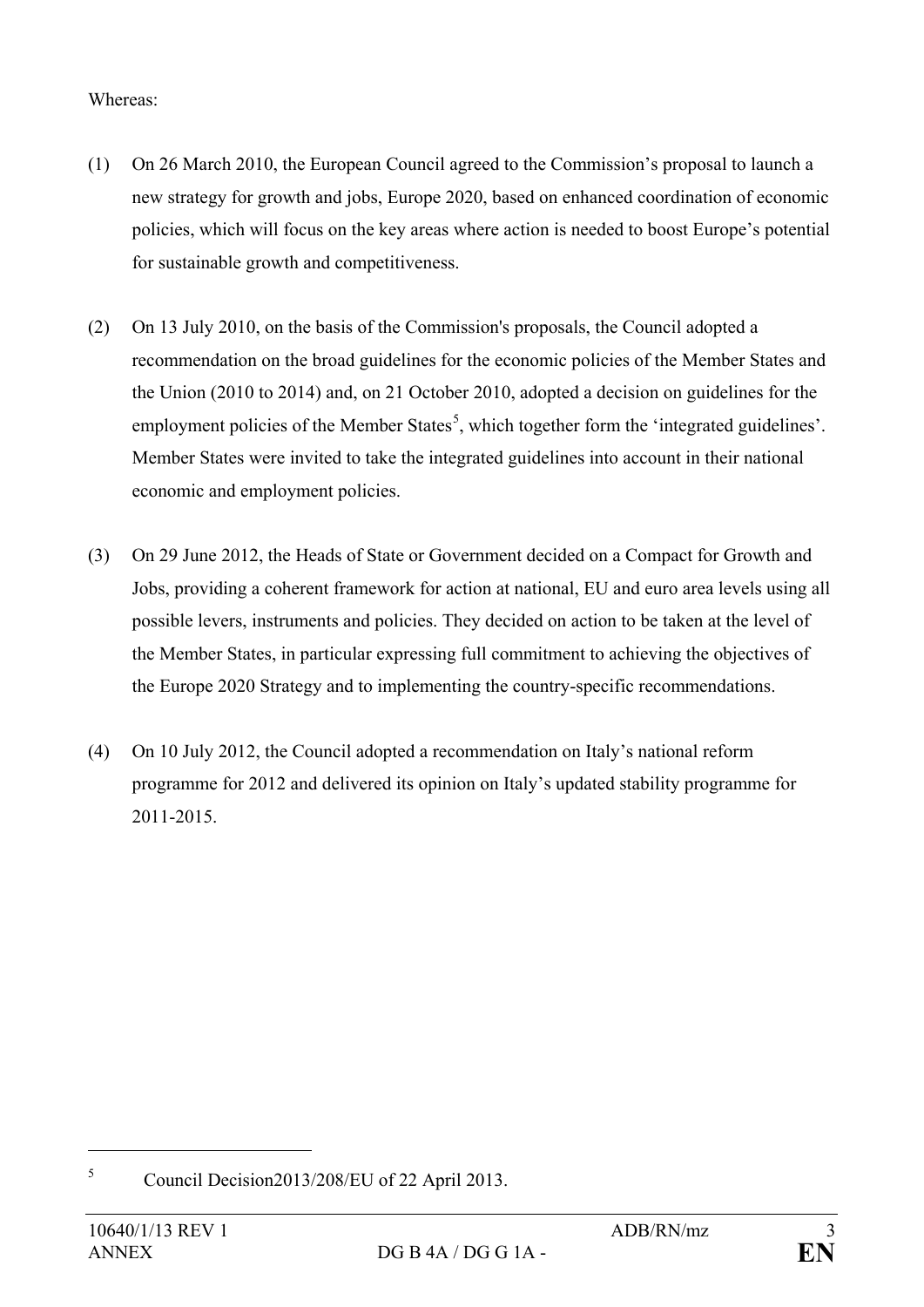- (5) On 28 November 2012, the Commission adopted the Annual Growth Survey<sup>[6](#page-3-0)</sup>, marking the start of the 2013 European Semester of economic policy coordination. Also on 28 November 2012, the Commission, on the basis of Regulation (EU) No 1176/2011, adopted the Alert Mechanism Report<sup>[7](#page-3-1)</sup>, in which it identified Italy as one of the Member States for which an indepth review would be carried out.
- (6) On 14 March 2013, the European Council endorsed the priorities for ensuring financial stability, fiscal consolidation and action to foster growth. It underscored the need to pursue differentiated, growth-friendly fiscal consolidation, to restore normal lending conditions to the economy, to promote growth and competitiveness, to tackle unemployment and the social consequences of the crisis, and to modernise public administration.
- (7) On 10 April 2013, the Commission published the results of its in-depth review<sup>[8](#page-3-2)</sup> for Italy, under Article 5 of Regulation (EU) No 1176/2011. The Commission's analysis leads it to conclude that Italy is experiencing macroeconomic imbalances, which require determined policy action. In particular, the loss of external competitiveness as well as high public indebtedness in an environment of protracted subdued growth continue to be identified as Italy's main macroeconomic imbalances.
- (8) On 11 April 2013, Italy submitted its 2013 stability programme covering the period 2012- 2017 and its 2013 national reform programme. Following this submission, the new government appointed on 28 April indicated the intention to strengthen the structural reform agenda, while confirming the budgetary targets put forward in the stability programme. On 17 May, a decree law was adopted, containing new provisions on real estate taxation and the extension of the wage supplementation scheme for under-employed workers. In order to take account of their inter-linkages, the two programmes and the new measures taken by the government have been assessed at the same time.

<span id="page-3-0"></span> $^{6}$  COM(2012) 750 final.

<span id="page-3-1"></span> $\frac{7}{8}$  COM(2012) 751 final.

<span id="page-3-2"></span><sup>8</sup> SWD(2013) 118 final.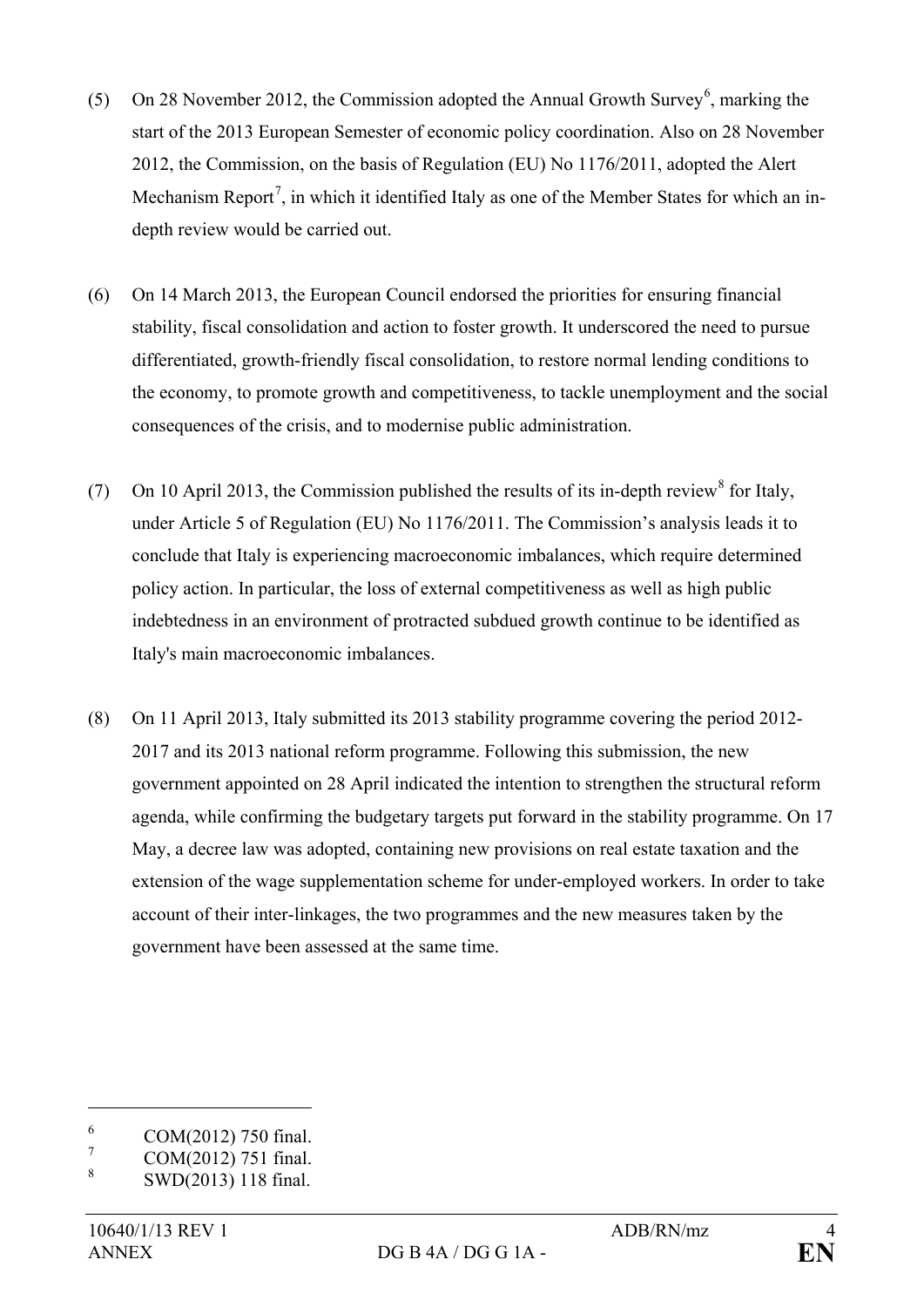(9) Based on the assessment of the 2013 stability programme 2012-2017 pursuant to Council Regulation (EC) No 1466/97, the Council is of the opinion that the macroeconomic scenario underpinning the budgetary projections in the programme is optimistic for 2014, when compared with the Commission 2013 spring forecast. It is plausible as from 2015, but this is under the assumption of the full implementation of the adopted structural reforms, which remains challenging. The budgetary strategy outlined in the programme was confirmed by the new government and endorsed by Parliament. It aims to maintain the deficit below 3% of GDP throughout the programme period, reach the medium-term objective (MTO) in 2013 and put the debt to GDP ratio on a declining path as from 2014. The programme confirms the MTO of a balanced budgetary position in structural terms, which is in line with the Stability and Growth Pact. The deficit was brought to 3% of GDP in 2012 and, according to the Commission 2013 spring forecast released on 3 May, is expected to remain below the reference value in 2013-14. The provisions adopted by the Italian government on 17 May are assessed to have no significant impact on the deficit, if consistently implemented. As described in the decision abrogating the excessive deficit procedure adopted by the Council on 21 June 2013, two safeguard clauses have been enacted in legislation to ensure the achievement of the budgetary targets. After improving by 2.7 percentage points of GDP in cumulative terms between 2009 and 2012, and assuming no further policy changes, the structural balance as a share of GDP is forecast to improve by a further percentage point in 2013, to -0.5%, and then deteriorate marginally in 2014. The structural primary balance would reach nearly 5% of GDP in 2014. The forecast structural adjustment for 2013 is appropriate, also based on an analysis of expenditure net of discretionary revenue measures, while, on the basis of the Commission 2013 spring forecast, for 2014 it shows a deviation from the adjustment path towards the MTO. The programme projects the government debt ratio to peak in 2013 and to start declining thereafter, also thanks to foreseen privatisation proceeds amounting to 1 percentage point of GDP per year. In the forecast however, the debt to GDP ratio continues increasing to 132.2% of GDP by 2014 on a no-policy change assumption, also due to the settlement of commercial debt, which adds around 2.5 percentage points over 2013-14, while no privatisation proceeds are included as the details have not yet been specified.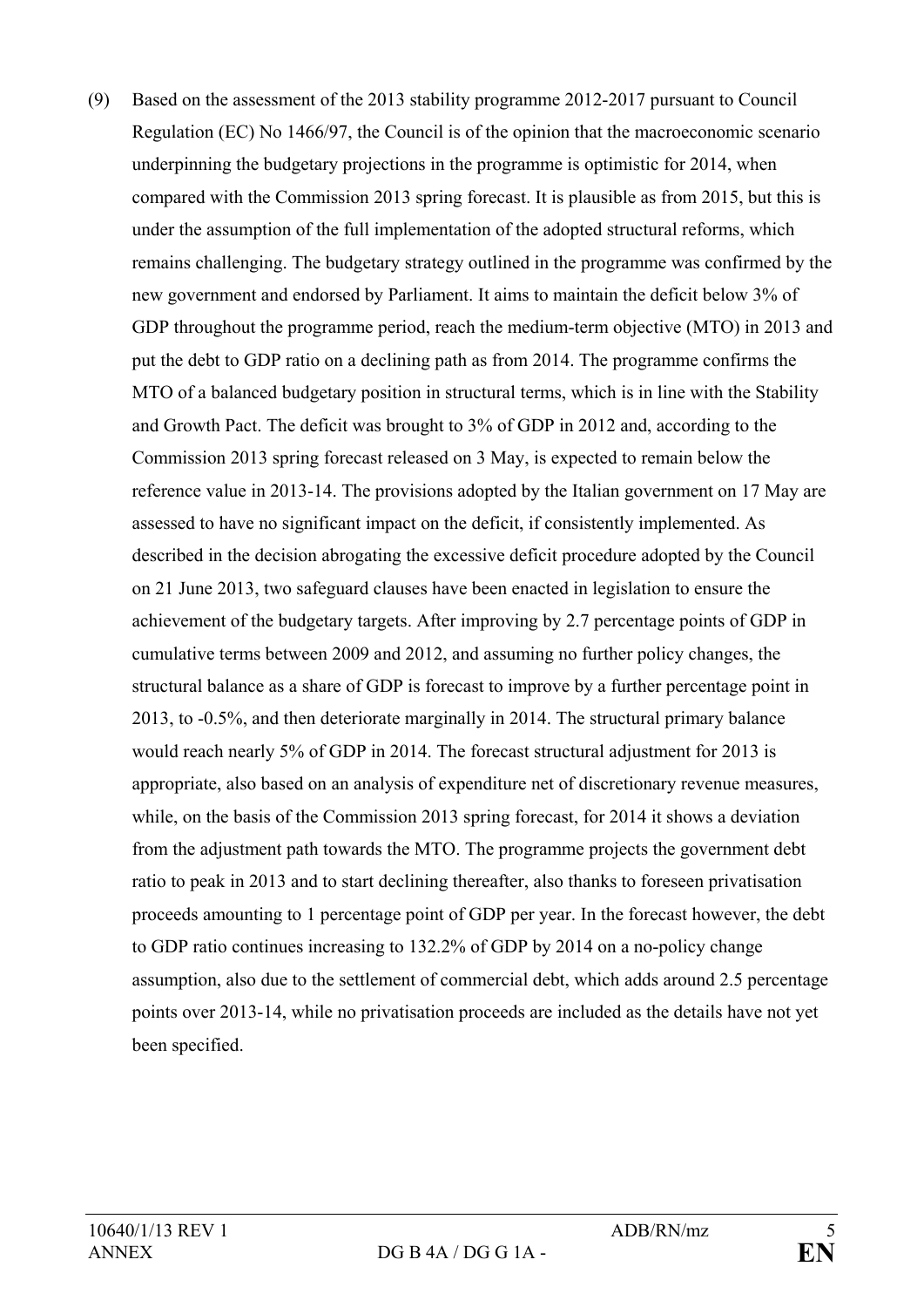As from 2013, Italy is in a three-year transition period regarding compliance with the debt criterion and the debt trajectory in the stability programme ensures sufficient progress towards compliance with it. However, the deficit and debt projections in the programme are predicated upon full implementation of the budgetary measures and structural reforms adopted, which are essential to anchor market confidence and boost growth and jobs.

- (10) While important reforms have been adopted to foster fiscal sustainability and to spur growth, their full implementation remains a challenge and there is scope for further action. A number of key measures proposed have not yet been approved or still require enacting legislation and there are risks that their concrete application is not consistently followed up through all levels of government. Despite the action undertaken, public-administration efficiency in terms of the regulatory and procedural framework, quality of governance and administrative capacity continue to suffer from weaknesses that affect implementation of reforms and the business environment.
- (11) Completing the civil-justice reform by swiftly implementing the revision of courts' organisation and reducing the excessive duration of case-handling, court backlogs and high level of litigation is necessary to improve the business environment. Following the Constitutional court ruling in October 2012 on mediation, action is needed to promote the use of out-of-court dispute-settlement mechanisms. Corruption represents a serious concern implying costs estimated at 4 % of GDP, which severely hinders the potential for economic recovery. The Anti-Corruption Law of November 2012 requires follow-up action and the effectiveness of the repression of corruption could be further improved, in particular with regard to the statute of limitations currently characterised by short prescription terms.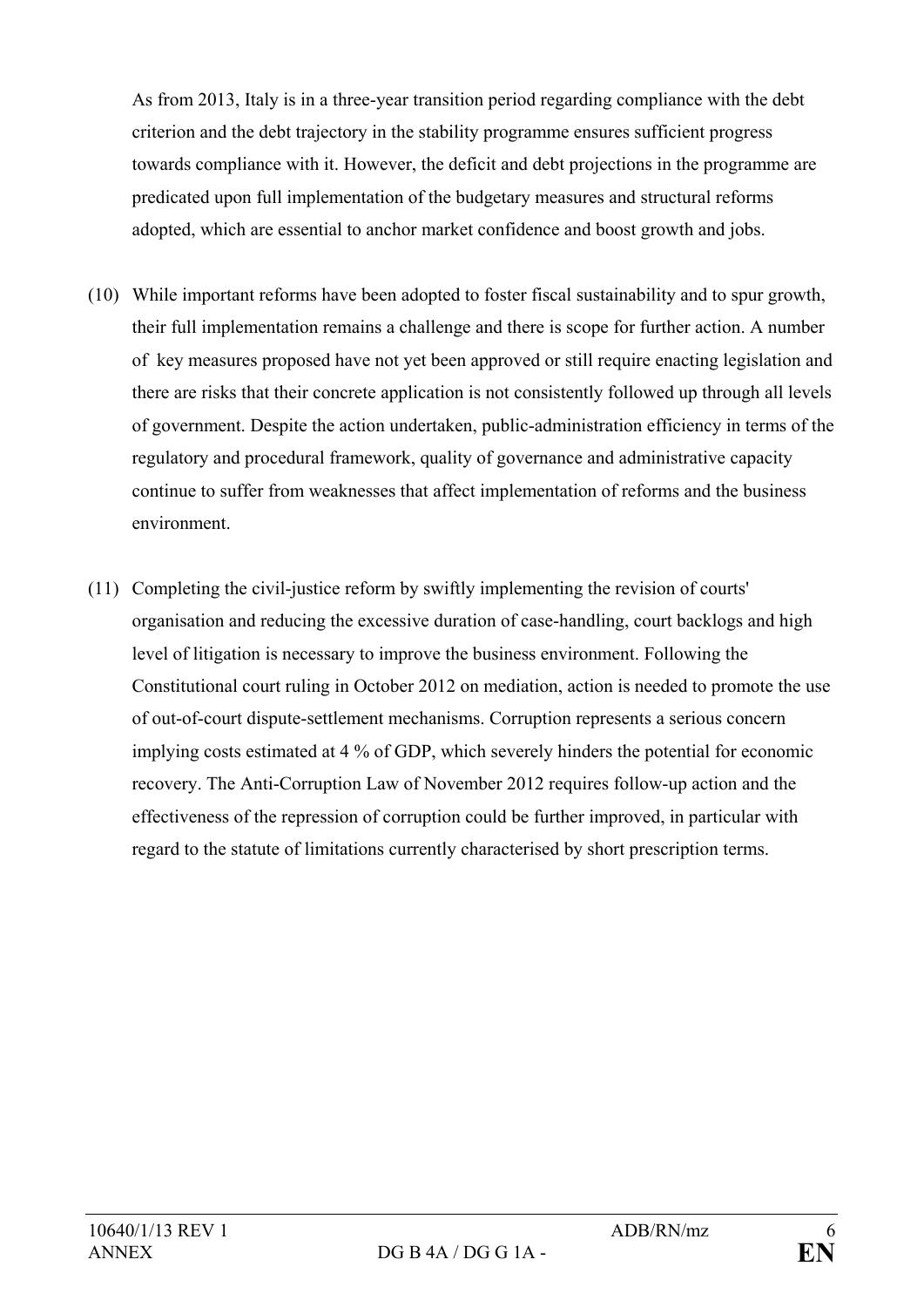- (12) The ambitious fiscal consolidation strategy enacted so far has been accompanied by the introduction of a balanced budget rule in the Constitution in April 2012 and action to improve the efficiency and quality of public expenditure. However, gaps in implementation have hampered the full effectiveness of the action taken. Political stalemate has blocked the necessary reduction of the number of provinces. The Cohesion action plan made it possible to speed up the absorption of structural funds accounting for about EUR 11.9 billion in three consecutive phases. Nevertheless, the improvement of the overall management of funds continues to lack ambition especially in the South of Italy raising serious concerns in view of the 2014-2020 programming period. This leaves ample scope for enhancing the efficiency of public expenditure.
- (13) Banks traditionally play a decisive role in supporting Italian economic activity, notably through lending to small firms, but their ability to take on this role has been weakened due to the prolonged economic recession. Increased credit risk, with a large and rising stock of nonperforming loans, has contributed to a contraction in lending and exacerbates banks' low profitability. In response, the Bank of Italy is assessing the adequacy of provisioning for impaired loans with on-site inspections. Specific corporate governance features of some Italian banks may limit the effectiveness of their financial intermediation. Measures were adopted to encourage the use of non-bank financing channels, in particular equity financing and corporate bond financing and foster innovation capacity, but their scope remains limited. The transposition of the EU directive on late payments in commercial transactions and the planned settlement of the accumulated stock of commercial debt will contribute to improving the liquidity of firms.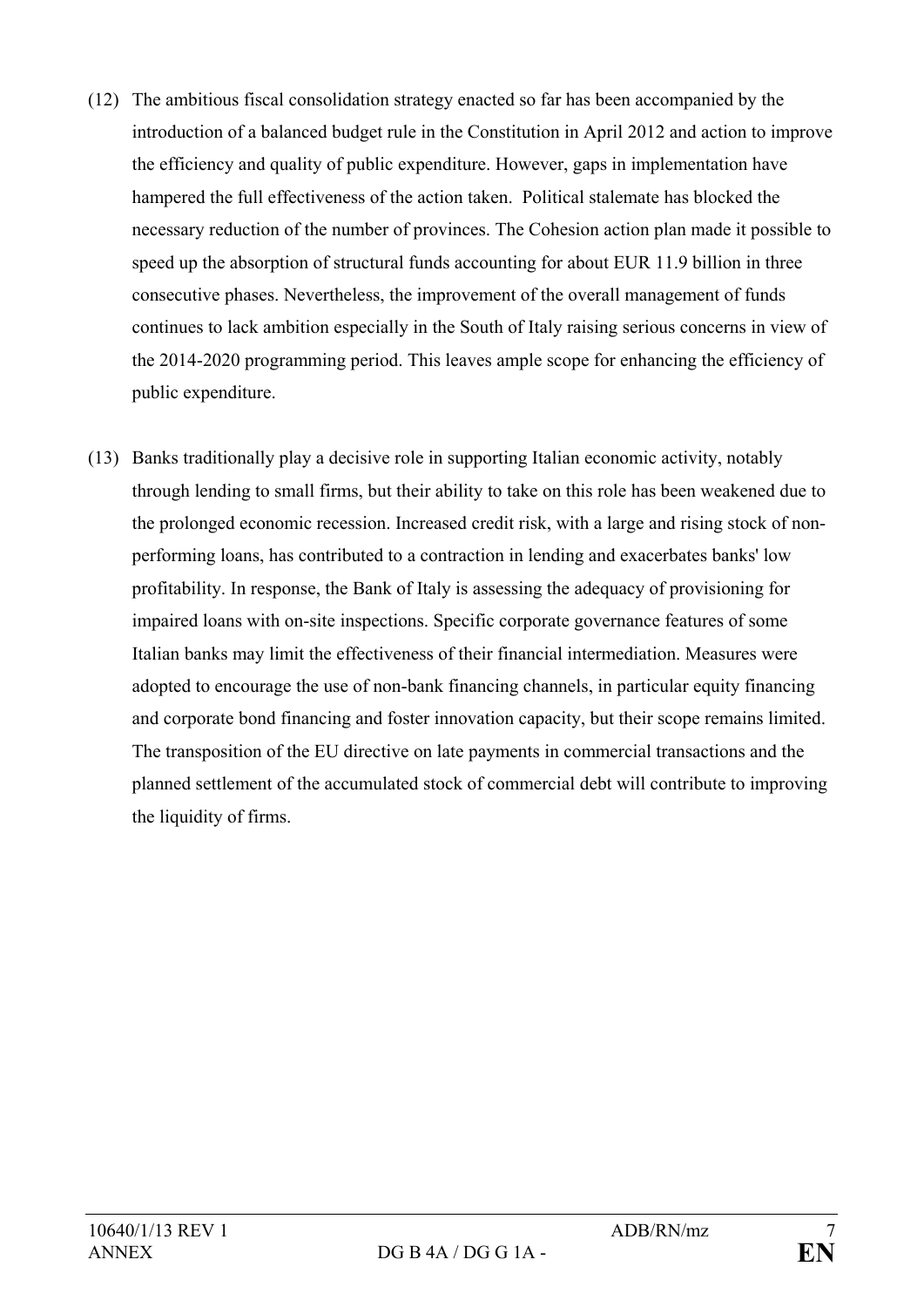- (14) A wide-ranging labour-market reform was adopted in June 2012 addressing the rigidities and segmentation of the labour market. The reform needs to be completed by adopting pending implementing legislation and its concrete operationalisation on the ground carefully monitored. Moreover, the public employment services have yet to be integrated with the unemployment-benefit administration to support the implementation of efficient activation strategies. A new wage-setting framework was defined by social partners in successive agreements over 2011-2013. It is supported by tax incentives to foster better alignment of wages with productivity and with local labour-market conditions. This framework should be effectively implemented and progressively adjusted on the basis of the monitoring of results.
- (15) Youth unemployment and the proportion of young people not in employment, education or training continued to increase, reaching 37% and 21.1% respectively by the end of 2012. Both the tertiary education attainment and the employment rate for young tertiary graduates are the lowest in the EU, which shows that the skills of young graduates are not properly aligned to job market requirements. Although moderately declining, early school leaving remains high. This raises concerns as regards the performance of the education system. One of the key elements is the teaching profession, which is currently characterised by a single career pathway and offers limited prospects in terms of professional development. The participation of women in the labour market remains weak and the employment gender gap is one of the highest in the EU. The risk of poverty and social exclusion, and notably severe material deprivation, are markedly on the rise, while the social protection system has increasing difficulties to cope with social needs since it is dominated by pension expenditure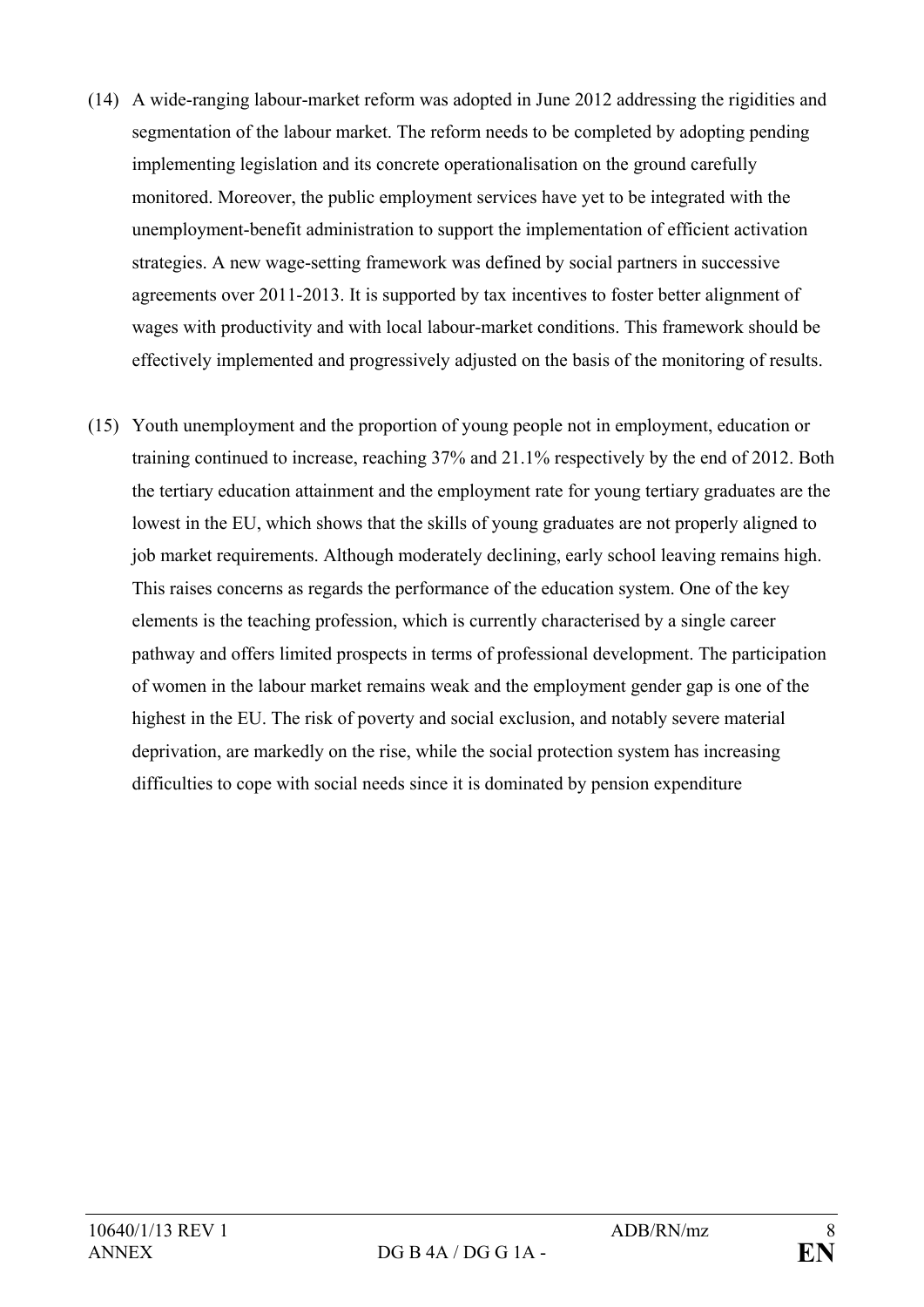- (16) The structure of the tax system remains complex and weighs heavily on labour and capital. After the effort undertaken in 2010-2011, additional measures adopted to shift the tax burden from the productive factors onto consumption, property and the environment have been more limited. Action is still needed to simplify the tax system, streamline tax expenditures, align the property tax base with market values, enhance compliance and dissuade evasion. Pending a revision of cadastral values, the envisaged reform of real estate taxation will aim at improving its fairness, within the constraints of the budgetary strategy laid out in the stability programme. Reducing the shadow economy and undeclared work can benefit public finances and have positive implications for equity. The review of VAT exemptions or reduced rates and of direct tax expenditures may require some adjustment in social transfers to minimise its distributional impact.
- (17) Notable efforts have been made towards liberalisation in the services sector. However, the reform of regulated professions should be taken further to address remaining restrictions and its key principles should be safeguarded against possible setbacks, particularly stemming from the reform of the legal profession. Following the ruling of the Constitutional Court in July 2012, action to open local public services to competition is also important. Following up on proposals from the Italian Competition Authority as foreseen by the Italian legislation will help address these issues.
- (18) The reform of the network industries is on-going in terms of opening market access and improving infrastructure capacity but important challenges remain. The unbundling in the gas sector is nearly completed and the March 2013 national strategy for energy needs to be further pursued. Opening telecommunications to competition is a further potential field of action. The new transport authority responsible for highways, airports, ports and railways has not yet been set up. It should be independent, supplied with the resources it needs to function and have powers to sanction. There is also a serious problem of internal and cross-border infrastructure shortcomings, with North-South disparities, contributing to high energy prices, low broadband penetration and transport bottlenecks.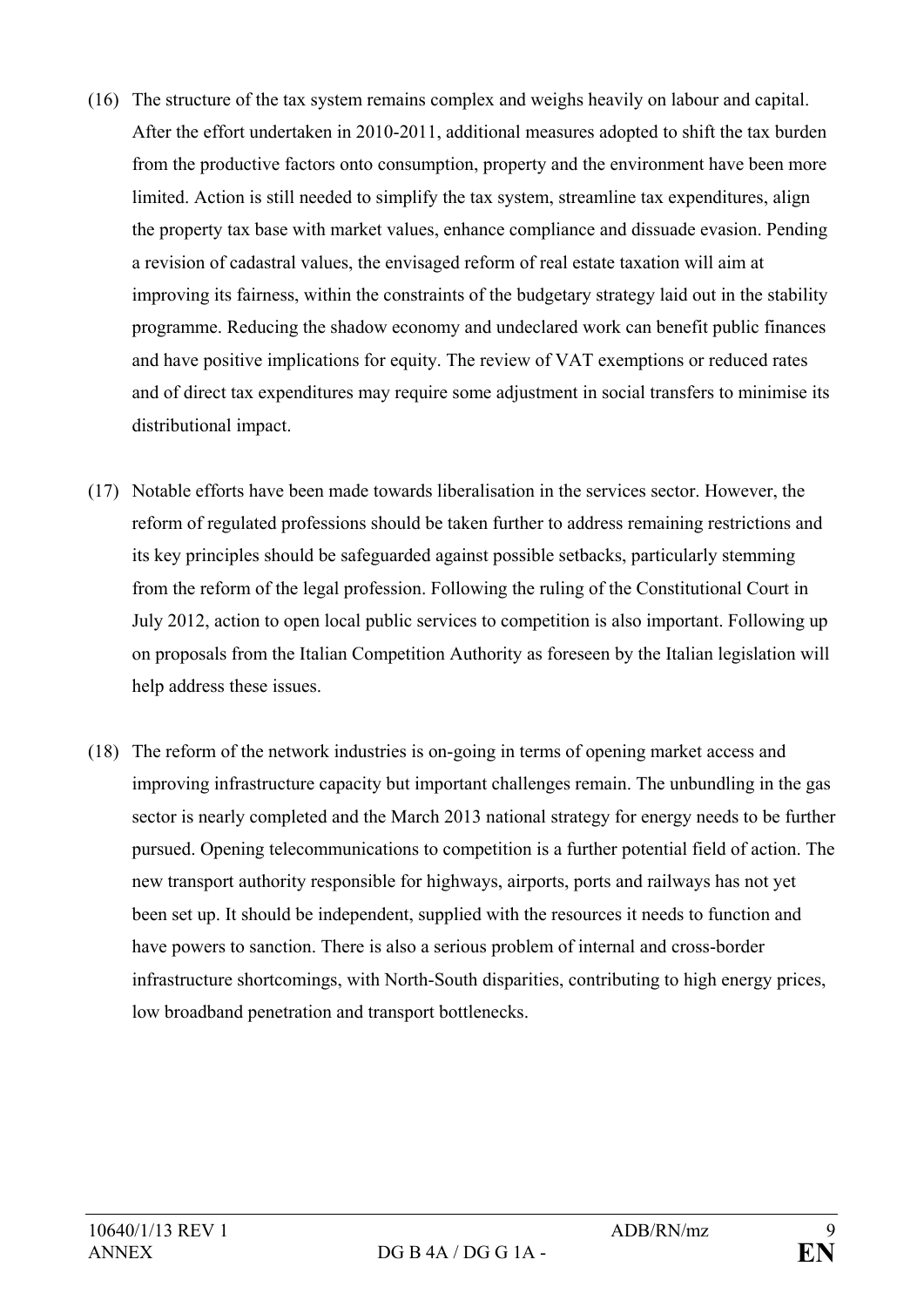- (19) In the context of the European Semester, the Commission has carried out a comprehensive analysis of Italy's economic policy. It has assessed the stability programme and national reform programme and presented an in-depth review. It has taken into account not only their relevance for sustainable fiscal and socio-economic policy in Italy but also their compliance with EU rules and guidance, given the need to reinforce the overall economic governance of the European Union by providing EU-level input into future national decisions. Its recommendations under the European Semester are reflected in recommendations (1) to (6) below.
- (20) In the light of this assessment, the Council has examined Italy's stability programme, and its opinion<sup>[9](#page-9-0)</sup> is reflected in particular in recommendation  $(1)$  below.
- (21) In the light of the Commission's in-depth review and this assessment, the Council has examined the national reform programme and the stability programme. Its recommendations under Article 6 of Regulation (EU) No 1176/2011 on the prevention and correction of macroeconomic imbalances are reflected in recommendations (1) to (6) below.
- (22) In the context of the European Semester the Commission has also carried out an analysis of the economic policy of the euro area as a whole. On this basis the Council has issued specific recommendations addressed to the Member States whose currency is the euro. Italy also should ensure the full and timely implementation of these recommendations.

<span id="page-9-0"></span><sup>9</sup> Under Article 5(2) of Council Regulation (EC) No 1466/97.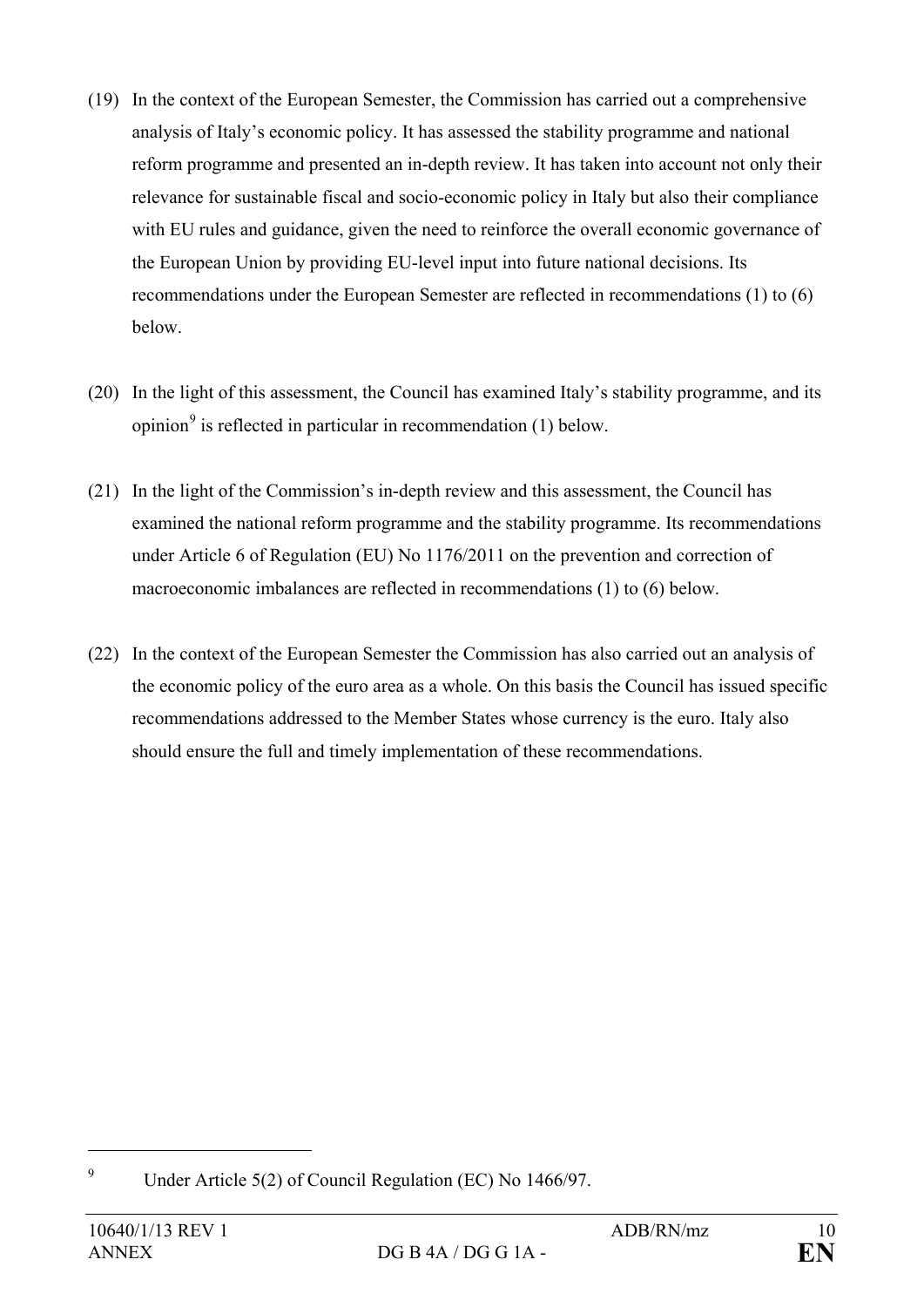HEREBY RECOMMENDS that Italy should take action within the period 2013-2014 to:

- 1. Ensure that the deficit remains below 3% of GDP in 2013, by fully implementing the adopted measures. Pursue the structural adjustment at an appropriate pace and through growthfriendly fiscal consolidation so as to achieve and maintain the MTO as from 2014. Achieve the planned structural primary surpluses in order to put the very high debt-to-GDP ratio on a steadily declining path. Continue pursuing a durable improvement of the efficiency and quality of public expenditure by fully implementing the measures adopted in 2012 and taking the effort forward through regular in depth spending reviews at all levels of government.
- 2. Ensure timely implementation of on-going reforms by swiftly adopting the necessary enacting legislation, following it up with concrete delivery at all levels of government and with all relevant stakeholders, and monitoring impact. Reinforce the efficiency of public administration and improve coordination between layers of government. Simplify the administrative and regulatory framework for citizens and business and reduce the duration of case-handling and the high levels of litigation in civil justice, including by fostering out-ofcourt settlement procedures. Strengthen the legal framework for the repression of corruption, including by revising the rules governing limitation periods. Adopt structural measures to improve the management of EU funds in the southern regions with regard to the 2014-2020 programming period.
- 3. Extend good corporate governance practices to the whole banking sector conducive to higher efficiency and profitability to support the flow of credit to productive activities. Take forward the on-going work as regards asset-quality screening across the banking sector and facilitate the resolution of non-performing loans on banks' balance sheets. Promote further the development of capital markets to diversify and enhance firms' access to finance, especially into equity, and in turn foster their innovation capacity and growth.